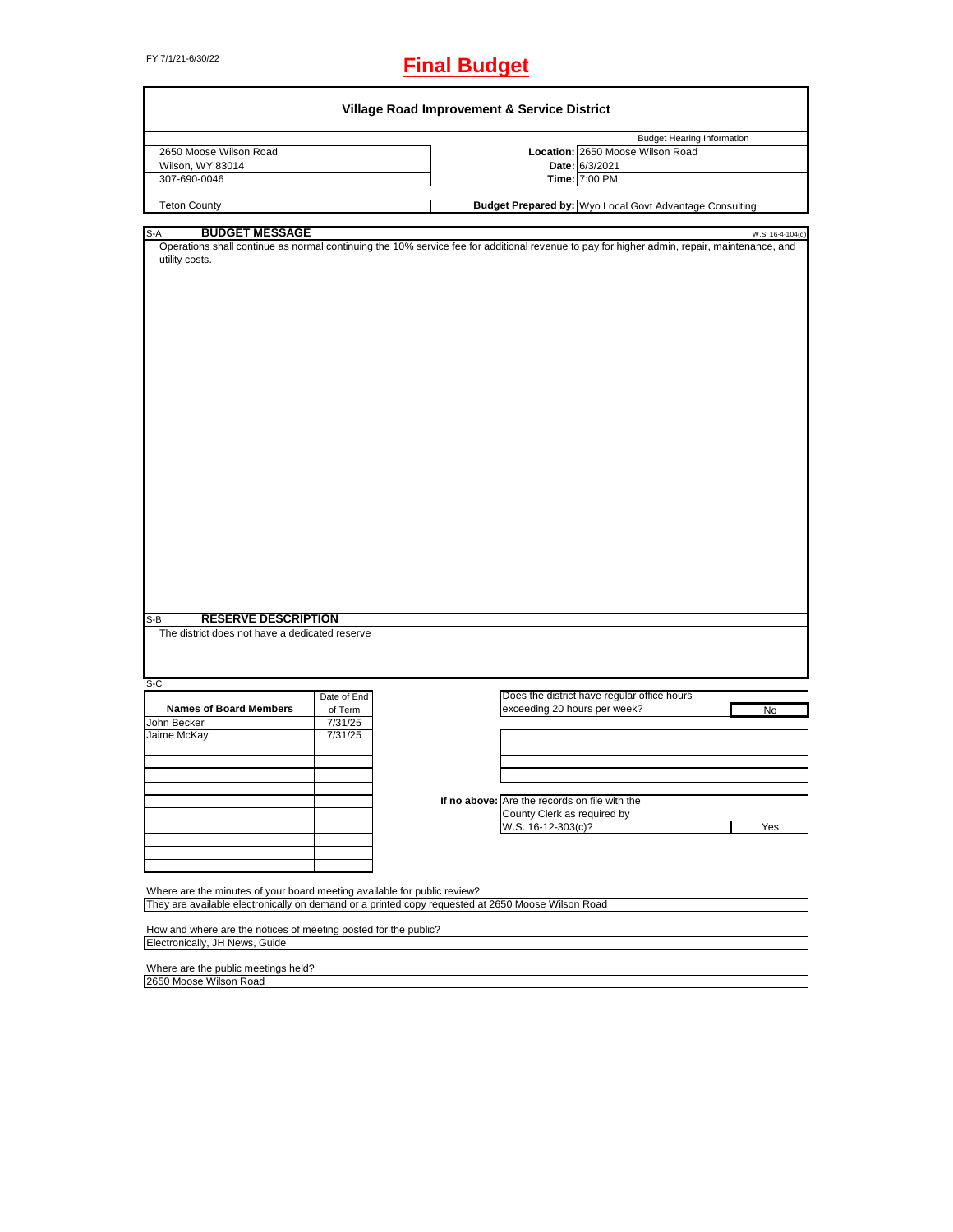### **FINAL BUDGET SUMMARY**

|       | <b>OVERVIEW</b>                                             | 2019-2020<br>Actual | 2020-2021<br>Estimated | 2021-2022<br>Proposed | <b>Final Approval</b> |
|-------|-------------------------------------------------------------|---------------------|------------------------|-----------------------|-----------------------|
|       |                                                             |                     |                        |                       |                       |
| $S-1$ | <b>Total Budgeted Expenditures</b>                          | \$53,027            | \$60,000               | \$59,022              | \$59,022              |
| $S-2$ | <b>Total Principal to Pay on Debt</b>                       | \$0                 | \$0                    | \$0                   | \$0                   |
| $S-3$ | <b>Total Change to Restricted Funds</b>                     | \$0                 | \$0                    | \$0                   | \$0                   |
| $S-4$ | <b>Total General Fund and Forecasted Revenues Available</b> | \$57,813            | \$64,717               | \$67.003              | \$67,003              |
| $S-5$ | <b>Amount requested from County Commissioners</b>           | \$0                 | \$0                    | \$0                   | \$0                   |
| $S-6$ | <b>Additional Funding Needed:</b>                           |                     |                        | \$0                   | \$0                   |

| <b>REVENUE SUMMARY</b> |                                              | 2019-2020 | 2020-2021     | 2021-2022 | <b>Final Approval</b>                       |
|------------------------|----------------------------------------------|-----------|---------------|-----------|---------------------------------------------|
|                        |                                              |           | Estimated     | Proposed  |                                             |
|                        |                                              |           |               |           |                                             |
| $S-7$                  | <b>Operating Revenues</b>                    | \$47,793  | \$55,000      | \$50,000  | \$50.000                                    |
| $S-8$                  | Tax levy (From the County Treasurer)         | \$0       | \$0           | \$0       | \$0                                         |
| $S-9$                  | <b>Government Support</b>                    | \$0       | \$0           | \$0       | \$0                                         |
| $S-10$                 | <b>Grants</b>                                | \$0       | \$0           | \$0       | \$0                                         |
| $S-11$                 | Other County Support (Not from Co. Treas.)   | \$0       | \$0           | \$0       | \$0                                         |
| $S-12$                 | <b>Miscellaneous</b>                         | \$5,304   | \$5,001       | \$5,003   | \$5,003                                     |
| $S-13$                 | <b>Other Forecasted Revenue</b>              | \$0       | \$0           | \$0       | \$0                                         |
|                        |                                              |           |               |           |                                             |
| $S-14$                 | <b>Total Revenue</b>                         | \$53,097  | \$60,001      | \$55,003  | \$55,003                                    |
|                        | FY 7/1/21-6/30/22                            |           |               |           | Village Road Improvement & Service District |
|                        | <b>EXPENDITURE SUMMARY</b>                   | 2019-2020 | 2020-2021     | 2021-2022 | <b>Final Approval</b>                       |
|                        |                                              | Actual    | Estimated     | Proposed  |                                             |
|                        |                                              |           |               |           |                                             |
| $S-15$                 | <b>Capital Outlay</b>                        | \$0       | \$0           | \$0       | \$0                                         |
| $S-16$                 | Interest and Fees On Debt                    | \$0       | \$0           | \$0       | \$0                                         |
| $S-17$                 | Administration                               | \$1,710   | \$2,872       | \$2,872   | \$2,872                                     |
| $S-18$                 | <b>Operations</b>                            | \$50,046  | \$57,128      | \$56,150  | \$56,150                                    |
| $S-19$                 | <b>Indirect Costs</b>                        | \$1,271   | \$0           | \$0       | \$0                                         |
| S-20R                  | <b>Expenditures paid by Reserves</b>         | \$0       | \$0           | \$0       | \$0                                         |
| $S-20$                 | <b>Total Expenditures</b>                    | \$53,027  | \$60,000      | \$59,022  | \$59,022                                    |
|                        |                                              |           |               |           |                                             |
|                        | <b>DEBT SUMMARY</b>                          | 2019-2020 | 2020-2021     | 2021-2022 | <b>Final Approval</b>                       |
|                        |                                              | Actual    | Estimated     | Proposed  |                                             |
|                        |                                              | \$0       | \$0           | \$0       |                                             |
| $S-21$                 | <b>Principal Paid on Debt</b>                |           |               |           | \$0                                         |
|                        |                                              | 2019-2020 | 2020-2021     | 2021-2022 |                                             |
|                        | <b>CASH AND INVESTMENTS</b>                  | Actual    | Estimated     | Proposed  | <b>Final Approval</b>                       |
|                        |                                              |           |               |           |                                             |
| $S-22$                 | <b>TOTAL GENERAL FUNDS</b>                   | \$4,716   | \$4,716       | \$12,000  | \$12,000                                    |
|                        |                                              |           |               |           |                                             |
|                        | <b>Summary of Reserve Funds</b>              |           |               |           |                                             |
| $S-23$                 | <b>Beginning Balance in Reserve Accounts</b> |           |               |           |                                             |
| $S-24$                 | a. Sinking and Debt Service Funds            | \$0       | \$0           | \$0       | \$0                                         |
| $S-25$                 | b. Reserves                                  | \$0       | \$O           | \$0       | \$0                                         |
| $S-26$                 | c. Bond Funds                                | \$0       | \$0           | \$0       | \$0                                         |
|                        | Total Reserves (a+b+c)                       | \$0       | \$0           | \$0       | \$0                                         |
| $S-27$                 | Amount to be added                           |           |               |           |                                             |
| $S-28$                 | a. Sinking and Debt Service Funds            | \$0       | $\frac{1}{2}$ | \$0       | \$0                                         |

S-29 b. Reserves \$0 \$0 \$0 \$0

 $S-30$  c. Bond Funds **the added (a+b+c)** c. Bond Funds **be added (a+b+c)**  $\frac{1}{30}$   $\frac{1}{30}$   $\frac{1}{30}$   $\frac{1}{30}$   $\frac{1}{30}$   $\frac{1}{30}$   $\frac{1}{30}$   $\frac{1}{30}$   $\frac{1}{30}$   $\frac{1}{30}$   $\frac{1}{30}$   $\frac{1}{30}$   $\frac{1}{30}$   $\frac{$ Total to be added (a+b+c)

S-31 **Subtotal** \$0 \$0 \$0

S-32 **Less Total to be spent** \$0 \$0 \$0 \$0 S-33 **TOTAL RESERVES AT END OF FISCAL YEAR** 

*End of Summary*

*Budget Officer / District Official (if not same as "Submitted by")*

Date adopted by Special District

Wilson, WY 83014 **DISTRICT ADDRESS:** 2650 Moose Wilson Road **PREPARED BY:** Wyo Local Govt Advantage Cons

**DISTRICT PHONE:** 307-690-0046

1/23/19 *Form approved by Wyoming Department of Audit, Public Funds Division Prepared in compliance with the Uniform Municipal Fiscal Procedures Act (W.S. 16-4-101 through 124) as it applies.*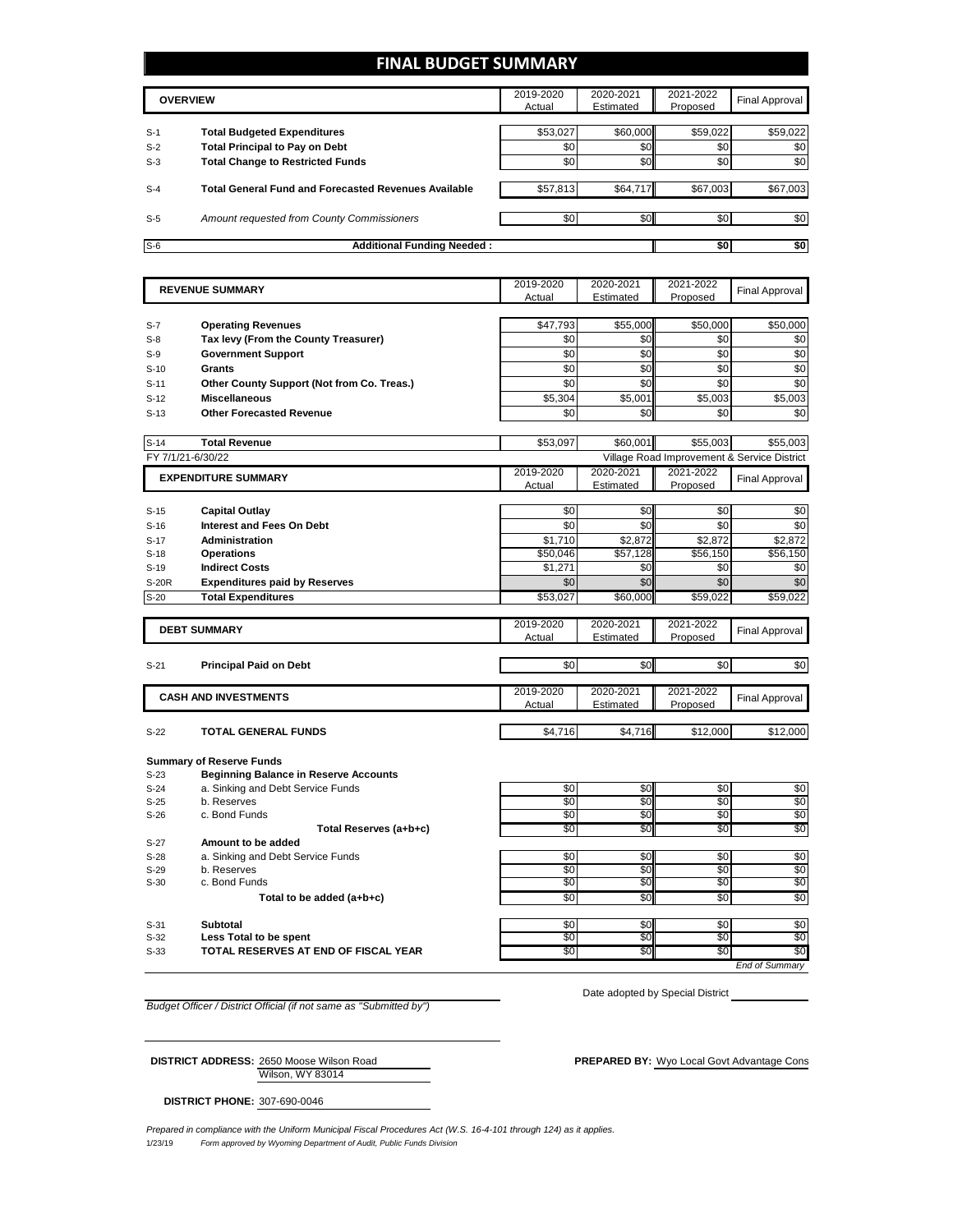Village Road Improvement & Service District **NAME OF DISTRICT/BOARD**

**FYE** 6/30/2022

|           | טוואווטוט וט                                   |                                 |                     |                        |                       |                       |
|-----------|------------------------------------------------|---------------------------------|---------------------|------------------------|-----------------------|-----------------------|
|           | <b>PROPERTY TAXES AND ASSESSMENTS</b>          |                                 |                     |                        |                       |                       |
|           |                                                | <b>DOA Chart</b><br>of Accounts | 2019-2020<br>Actual | 2020-2021<br>Estimated | 2021-2022<br>Proposed | <b>Final Approval</b> |
| $R-1$     | <b>Property Taxes and Assessments Received</b> |                                 |                     |                        |                       |                       |
| $R-1.1$   | Tax Levy (From the County Treasurer)           | 4001                            |                     |                        |                       |                       |
| $R-1.2$   | Other County Support (see note on the right)   | 4005                            |                     |                        |                       |                       |
|           | <b>FORECASTED REVENUE</b>                      |                                 |                     |                        |                       |                       |
|           |                                                | <b>DOA Chart</b><br>of Accounts | 2019-2020<br>Actual | 2020-2021<br>Estimated | 2021-2022<br>Proposed | <b>Final Approval</b> |
| $R-2$     | <b>Revenues from Other Governments</b>         |                                 |                     |                        |                       |                       |
| $R - 2.1$ | State Aid                                      | 4211                            |                     |                        |                       |                       |
| $R - 2.2$ | Additional County Aid (non-treasurer)          | 4237                            |                     |                        |                       |                       |
| $R - 2.3$ | City (or Town) Aid                             | 4237                            |                     |                        |                       |                       |
| $R - 2.4$ | Other (Specify)                                | 4237                            |                     |                        |                       |                       |
| $R - 2.5$ | <b>Total Government Support</b>                |                                 | \$0                 | \$0                    | \$0                   | \$0                   |
| $R-3$     | <b>Operating Revenues</b>                      |                                 |                     |                        |                       |                       |
| $R - 3.1$ | <b>Customer Charges</b>                        | 4300                            | \$47,793            | \$55,000               | \$50,000              | \$50,000              |
| $R - 3.2$ | Sales of Goods or Services                     | 4300                            |                     |                        |                       |                       |
| $R - 3.3$ | <b>Other Assessments</b>                       | 4503                            |                     |                        |                       |                       |
| $R - 3.4$ | <b>Total Operating Revenues</b>                |                                 | \$47,793            | \$55,000               | \$50,000              | \$50,000              |
| $R-4$     | Grants                                         |                                 |                     |                        |                       |                       |
| $R - 4.1$ | <b>Direct Federal Grants</b>                   | 4201                            |                     |                        |                       |                       |
|           | R-4.2 Federal Grants thru State Agencies       | 4201                            |                     |                        |                       |                       |
| $R-4.3$   | <b>Grants from State Agencies</b>              | 4211                            |                     |                        |                       |                       |
| $R - 4.4$ | <b>Total Grants</b>                            |                                 | $\sqrt{6}$          | \$0                    | $\overline{50}$       | $\overline{50}$       |
| $R-5$     | <b>Miscellaneous Revenue</b>                   |                                 |                     |                        |                       |                       |
| $R - 5.1$ | Interest                                       | 4501                            | \$4                 | \$1                    | \$3                   | \$3                   |
| $R-5.2$   | Other: Specify<br>10% service fees             | 4500                            | \$5,300             | \$5,000                | \$5,000               | \$5,000               |
| $R - 5.3$ | Other: Additional                              |                                 |                     |                        |                       |                       |
| $R-5.4$   | <b>Total Miscellaneous</b>                     |                                 | \$5,304             | \$5,001                | \$5,003               | \$5,003               |
| $R - 5.5$ | <b>Total Forecasted Revenue</b>                |                                 | \$53,097            | \$60,001               | \$55,003              | \$55,003              |
| $R-6$     | <b>Other Forecasted Revenue</b>                |                                 |                     |                        |                       |                       |
| $R-6.1$   | a. Other past due as estimated by Co. Treas.   | 4004                            |                     |                        |                       |                       |
| $R-6.2$   | b. Other forecasted revenue (specify):         |                                 |                     |                        |                       |                       |
| $R-6.3$   |                                                | 4500                            |                     |                        |                       |                       |
| $R-6.4$   |                                                | 4500                            |                     |                        |                       |                       |

R-6.5

R-6.6 **Total Other Forecasted Revenue (a+b) 12 \cdots and Contact Automobile Solution Solution Solution Solution Solution Solution Solution Solution Solution Solution Solution Solution Solution Solution Solution Solution**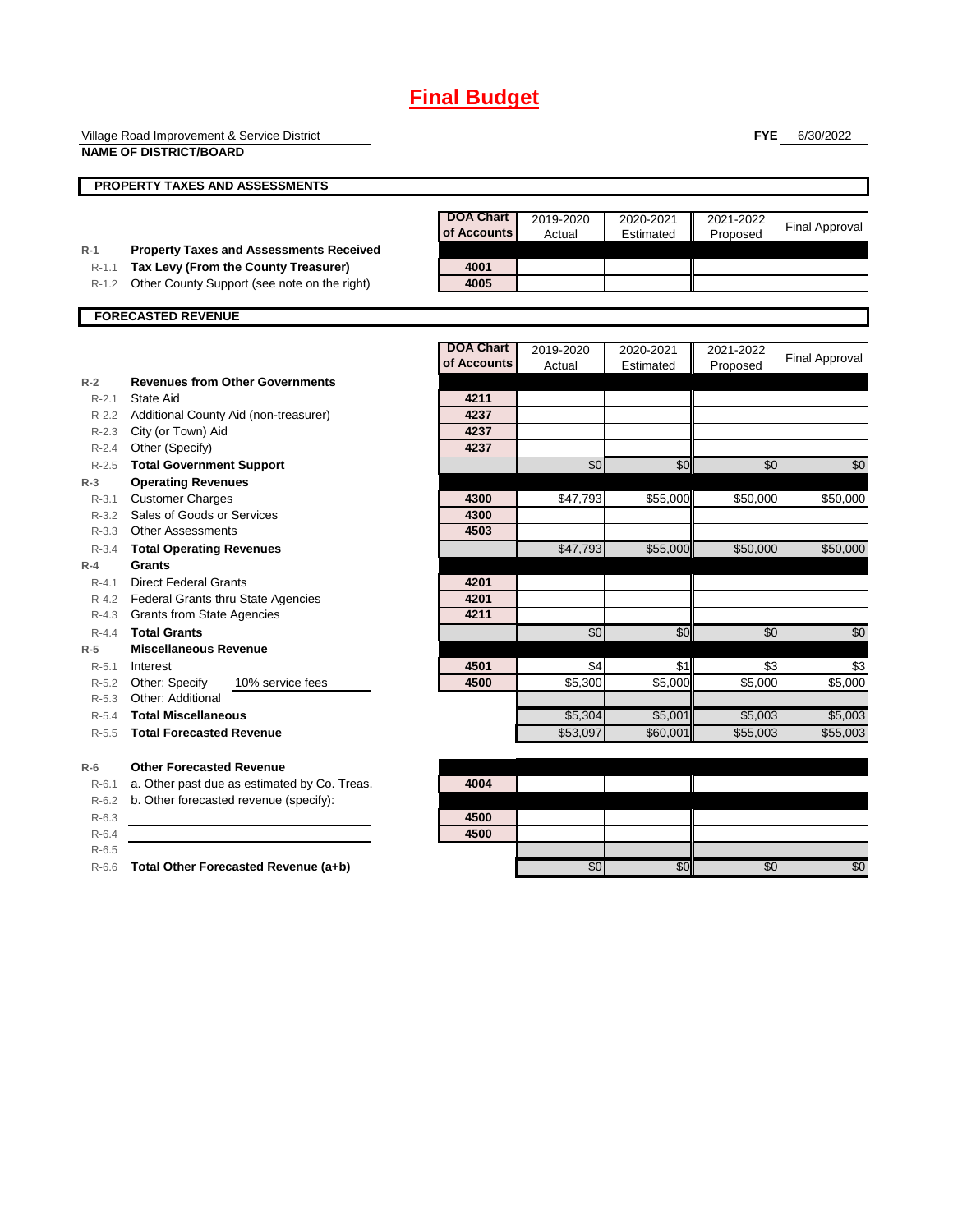### **CAPITAL OUTLAY BUDGET**

|           |                             | OT ACCOL |
|-----------|-----------------------------|----------|
| $E-1$     | <b>Capital Outlay</b>       |          |
| $E-1.1$   | <b>Real Property</b>        | 6201     |
| $E - 1.2$ | Vehicles                    | 6210     |
| $E-1.3$   | <b>Office Equipment</b>     | 6211     |
| $E - 1.4$ | Other (Specify)             |          |
| $E-1.5$   |                             | 6200     |
| $E-1.6$   |                             | 6200     |
| $E - 1.7$ |                             |          |
| $E-1.8$   | <b>TOTAL CAPITAL OUTLAY</b> |          |

| DOA Chart<br>of Accounts | 2019-2020<br>Actual | 2020-2021<br>Estimated | 2021-2022<br>Proposed | <b>Final Approval</b> |
|--------------------------|---------------------|------------------------|-----------------------|-----------------------|
|                          |                     |                        |                       |                       |
| 6201                     |                     |                        |                       |                       |
| 6210                     |                     |                        |                       |                       |
| 6211                     |                     |                        |                       |                       |
|                          |                     |                        |                       |                       |
| 6200                     |                     |                        |                       |                       |
| 6200                     |                     |                        |                       |                       |
|                          |                     |                        |                       |                       |
|                          | \$0                 | \$(                    | \$0                   | \$0                   |

### **ADMINISTRATION BUDGET**

|           |                                      | <b>DOA Chart</b> | 2019-2020 | 2020-2021 | 2021-2022 | Final Approval |
|-----------|--------------------------------------|------------------|-----------|-----------|-----------|----------------|
|           |                                      | of Accounts      | Actual    | Estimated | Proposed  |                |
| $E-2$     | <b>Personnel Services</b>            |                  |           |           |           |                |
| $E - 2.1$ | Administrator                        | 7002             | \$1,710   | \$2,400   | \$2,400   | \$2,400        |
| $E - 2.2$ | Secretary                            | 7003             |           |           |           |                |
| $E - 2.3$ | Clerical                             | 7004             |           |           |           |                |
| $E - 2.4$ | Other (Specify)                      |                  |           |           |           |                |
| $E - 2.5$ |                                      | 7005             |           |           |           |                |
| $E - 2.6$ |                                      | 7005             |           |           |           |                |
| $E - 2.7$ |                                      |                  |           |           |           |                |
| $E-3$     | <b>Board Expenses</b>                |                  |           |           |           |                |
| $E - 3.1$ | Travel                               | 7011             |           |           |           |                |
| $E - 3.2$ | Mileage                              | 7012             |           |           |           |                |
| $E - 3.3$ | Other (Specify)                      |                  |           |           |           |                |
| $E - 3.4$ |                                      | 7013             |           |           |           |                |
| $E - 3.5$ |                                      | 7013             |           |           |           |                |
| $E - 3.6$ |                                      |                  |           |           |           |                |
| $E-4$     | <b>Contractual Services</b>          |                  |           |           |           |                |
| $E - 4.1$ | Legal                                | 7021             |           |           |           |                |
| $E - 4.2$ | Accounting/Auditing                  | 7022             |           |           |           |                |
| $E - 4.3$ | Other (Specify)                      |                  |           |           |           |                |
| $E - 4.4$ | Wyo Local Govt Advantage Consulting  | 7023             |           | \$450     | \$450     | \$450          |
| $E-4.5$   |                                      | 7023             |           |           |           |                |
| $E - 4.6$ |                                      |                  |           |           |           |                |
| $E-5$     | <b>Other Administrative Expenses</b> |                  |           |           |           |                |
| $E - 5.1$ | <b>Office Supplies</b>               | 7031             |           |           |           |                |
| $E - 5.2$ | Office equipment, rent & repair      | 7032             |           |           |           |                |
| $E - 5.3$ | Education                            | 7033             |           |           |           |                |
| $E - 5.4$ | Registrations                        | 7034             |           |           |           |                |
| $E-5.5$   | Other (Specify)                      |                  |           |           |           |                |
| $E - 5.6$ | <b>Bank Fees</b>                     | 7035             |           | \$22      | \$22      | \$22           |
| $E - 5.7$ |                                      | 7035             |           |           |           |                |
| $E-5.8$   |                                      |                  |           |           |           |                |
| $E-6$     | <b>TOTAL ADMINISTRATION</b>          |                  | \$1,710   | \$2,872   | \$2,872   | \$2,872        |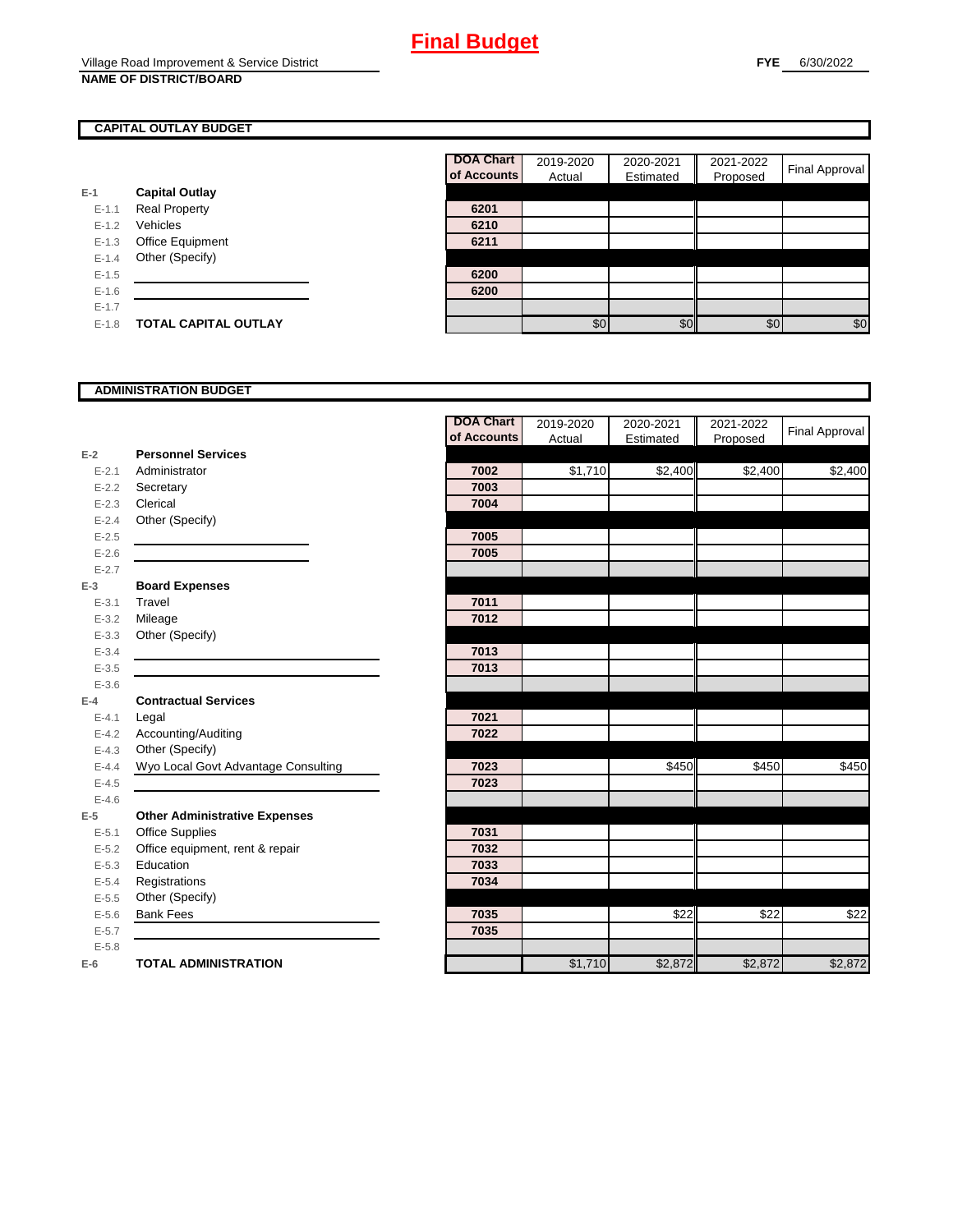### **OPERATIONS BUDGET**

|            |                                        | <b>DOA Chart</b><br>of Accounts | 2019-2020 | 2020-2021 | 2021-2022 | <b>Final Approval</b> |
|------------|----------------------------------------|---------------------------------|-----------|-----------|-----------|-----------------------|
| $E-7$      | <b>Personnel Services</b>              |                                 | Actual    | Estimated | Proposed  |                       |
| $E - 7.1$  | Wages--Operations                      | 7202                            |           |           |           |                       |
| $E - 7.2$  | <b>Service Contracts</b>               | 7203                            |           |           |           |                       |
| $E - 7.3$  | Other (Specify)                        |                                 |           |           |           |                       |
| $E - 7.4$  |                                        | 7204                            |           |           |           |                       |
| $E - 7.5$  |                                        | 7204                            |           |           |           |                       |
| $E - 7.6$  |                                        |                                 |           |           |           |                       |
| $E-8$      | <b>Travel</b>                          |                                 |           |           |           |                       |
| $E - 8.1$  | Mileage                                | 7211                            |           |           |           |                       |
| $E - 8.2$  | Other (Specify)                        |                                 |           |           |           |                       |
| $E - 8.3$  |                                        | 7212                            |           |           |           |                       |
| $E - 8.4$  |                                        | 7212                            |           |           |           |                       |
| $E - 8.5$  |                                        |                                 |           |           |           |                       |
| $E-9$      | <b>Operating supplies (List)</b>       |                                 |           |           |           |                       |
| $E - 9.1$  |                                        | 7220                            |           |           |           |                       |
| $E - 9.2$  |                                        | 7220                            |           |           |           |                       |
| $E - 9.3$  |                                        | 7220                            |           |           |           |                       |
| $E - 9.4$  |                                        | 7220                            |           |           |           |                       |
| $E - 9.5$  |                                        |                                 |           |           |           |                       |
| $E-10$     | <b>Program Services (List)</b>         |                                 |           |           |           |                       |
| $E-10.1$   | sewer repairs                          | 7230                            | \$50,046  | \$56,218  | \$55,000  | \$55,000              |
| $E-10.2$   |                                        | 7230                            |           |           |           |                       |
| $E-10.3$   |                                        | 7230                            |           |           |           |                       |
| $E-10.4$   |                                        | 7230                            |           |           |           |                       |
| $E-10.5$   |                                        |                                 |           |           |           |                       |
| $E-11$     | <b>Contractual Arrangements (List)</b> |                                 |           |           |           |                       |
| $E-11.1$   |                                        | 7400                            |           |           |           |                       |
| $E-11.2$   |                                        | 7400                            |           |           |           |                       |
| $E - 11.3$ |                                        | 7400                            |           |           |           |                       |
| $E-11.4$   |                                        | 7400                            |           |           |           |                       |
| $E-11.5$   |                                        |                                 |           |           |           |                       |
| $E-12$     | <b>Other operations (Specify)</b>      |                                 |           |           |           |                       |
| $E-12.1$   | utiltiies and telephone                | 7450                            |           | \$800     | \$1,000   | \$1,000               |
| $E-12.2$   | advertising                            | 7450                            |           | \$35      | \$50      | \$50                  |
| $E-12.3$   | postage/shipping                       | 7450                            |           | \$75      | \$100     | \$100                 |
| $E-12.4$   |                                        | 7450                            |           |           |           |                       |
| $E-12.5$   |                                        |                                 |           |           |           |                       |
| $E-13$     | <b>TOTAL OPERATIONS</b>                |                                 | \$50,046  | \$57,128  | \$56,150  | \$56,150              |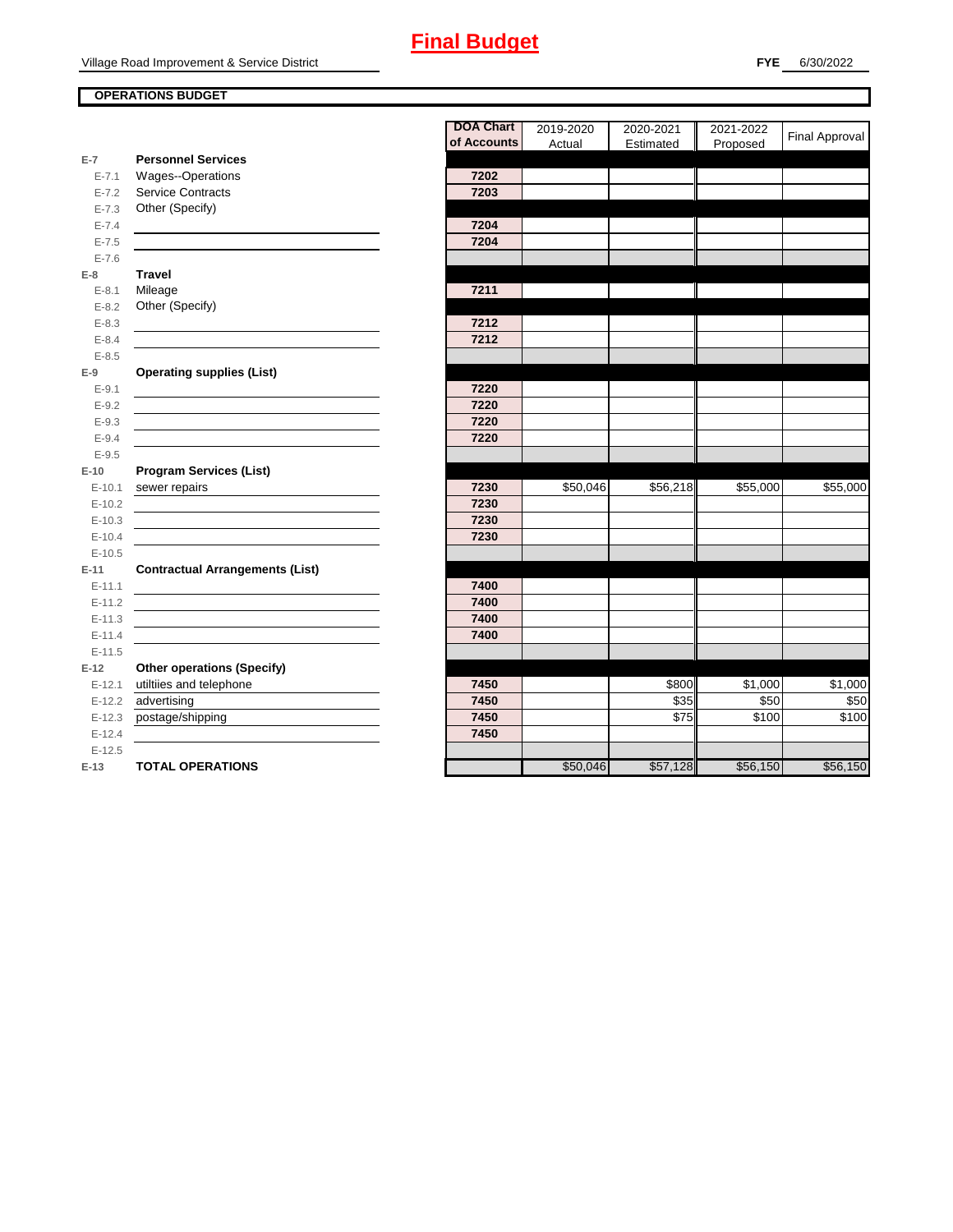### **INDIRECT COSTS BUDGET**

|          |                              | <b>DOA Chart</b> | 2019-2020 | 2020-2021 | 2021-2022 | Final Approval |
|----------|------------------------------|------------------|-----------|-----------|-----------|----------------|
|          |                              | of Accounts      | Actual    | Estimated | Proposed  |                |
| $E-14$   | Insurance                    |                  |           |           |           |                |
| $E-14.1$ | Liability                    | 7502             |           |           |           |                |
| $E-14.2$ | Buildings and vehicles       | 7503             |           |           |           |                |
| $E-14.3$ | Equipment                    | 7504             |           |           |           |                |
| $E-14.4$ | Other (Specify)              |                  |           |           |           |                |
| $E-14.5$ | F32 indirects reported       | 7505             | \$1,271   |           |           |                |
| $E-14.6$ |                              | 7505             |           |           |           |                |
| $E-14.7$ |                              |                  |           |           |           |                |
| $E-15$   | Indirect payroll costs:      |                  |           |           |           |                |
| $E-15.1$ | FICA (Social Security) taxes | 7511             |           |           |           |                |
| $E-15.2$ | <b>Workers Compensation</b>  | 7512             |           |           |           |                |
| $E-15.3$ | <b>Unemployment Taxes</b>    | 7513             |           |           |           |                |
| $E-15.4$ | Retirement                   | 7514             |           |           |           |                |
| $E-15.5$ | Health Insurance             | 7515             |           |           |           |                |
| $E-15.6$ | Other (Specify)              |                  |           |           |           |                |
| $E-15.7$ |                              | 7516             |           |           |           |                |
| $E-15.8$ |                              | 7516             |           |           |           |                |
| $E-15.9$ |                              |                  |           |           |           |                |
|          |                              |                  |           |           |           |                |
| $E-17$   | <b>TOTAL INDIRECT COSTS</b>  |                  | \$1,271   | \$0       | \$0       | \$0            |

### **DEBT SERVICE BUDGET**

| D-1 | <b>Debt Service</b> |  |
|-----|---------------------|--|
|     |                     |  |

D-1.1 **Principal** 

D-1.2 **Interest** 

D-1.3 **Fees** 

**D-2 TOTAL DEBT SERVICE** 

| DOA Chart   | 2019-2020 | 2020-2021 | 2021-2022 |                       |
|-------------|-----------|-----------|-----------|-----------------------|
| of Accounts | Actual    | Estimated | Proposed  | <b>Final Approval</b> |
|             |           |           |           |                       |
| 6401        |           |           |           |                       |
| 6410        |           |           |           |                       |
| 6420        |           |           |           |                       |
|             |           |           | \$0       |                       |